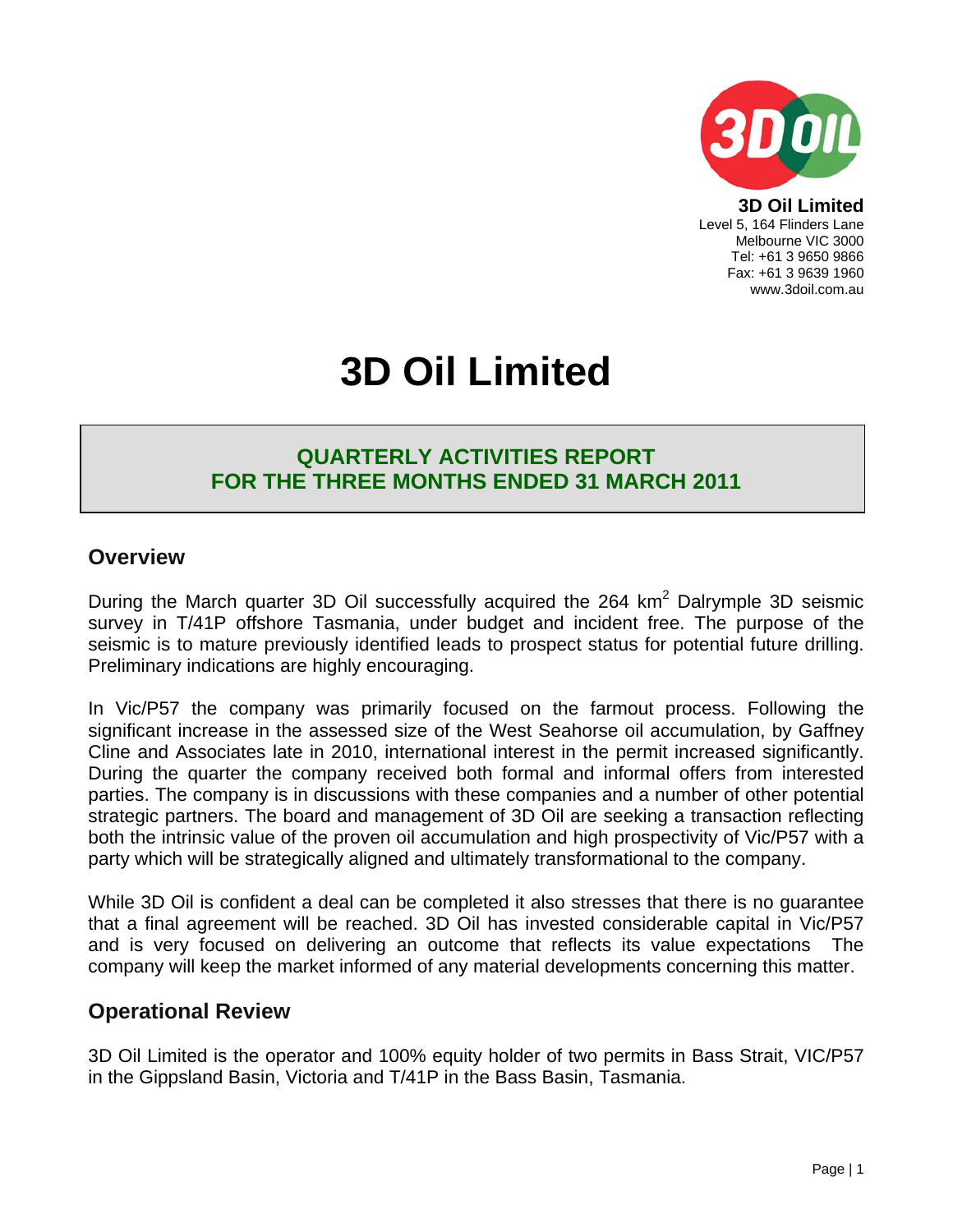

*Location of permits* 

## *VIC/P57, Gippsland Basin offshore Victoria*

During the March quarter the company primarily focused on support of farmin activities. Following the significant increase in the assessed size of the West Seahorse oil accumulation, by Gaffney Cline and Associates (GCA) during the December quarter, the company was approached by a number of new interested parties in addition to those 3D Oil was already engaged with. The GCA Most Likely or Best Case estimate for the entire West Seahorse Field represents an increase of 74% from 5.3 million barrels to 9.2 million barrels of recoverable oil.

The state-of-the-art seismic reprocessing of 3D seismic data over VIC/P57 and selected adjacent areas continued during the quarter and is expected to be completed in the coming weeks. The reprocessing will result in significantly improved seismic data over an area in excess of 500 square kilometres. This will enable better mapping of prospects and leads in the permit at all levels, especially in the previously poorly-imaged deeper section. In particular, the company is quite excited by the deep potential in the Felix and Sea Lion prospects.

3D Oil has commenced informal discussions with rig owners and other operators in the region who will be likely undertaking offshore drilling in the next 18 months. There appears to be sufficient demand for a jack up drilling rig to be jointly mobilised within this time frame.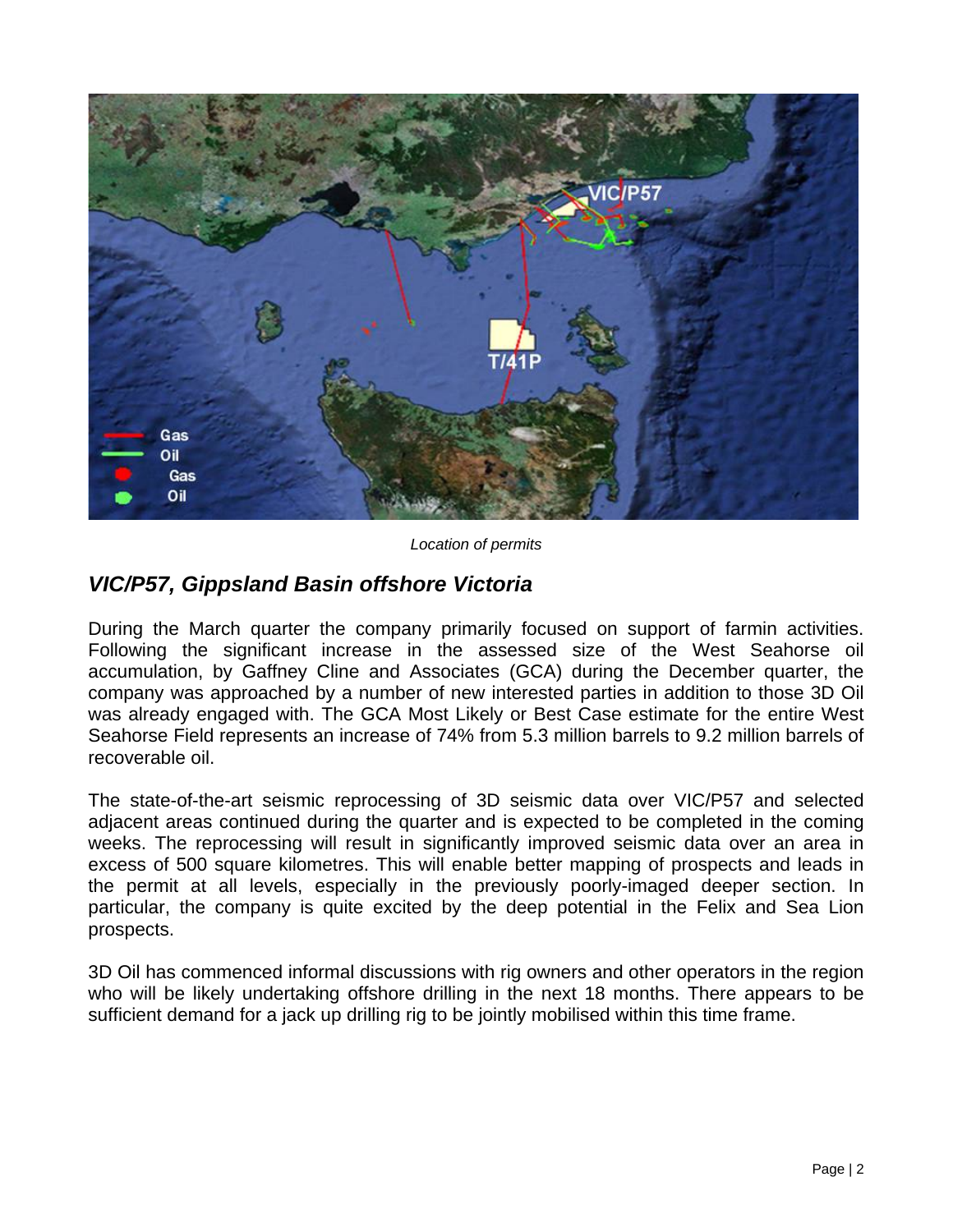

*Vic/P57 prospects, surrounding fields' location and extent of reproessing* 

## *T/41P, Bass Basin offshore Tasmania*

During the March quarter 3D Oil acquired the 264 sq km Dalrymple 3D seismic survey using PGS 12-streamer vessel MV Ramform Sterling. The survey was completed incident free, ahead of schedule and under budget.

The survey focused on a group of leads in the southwest portion of T/41P which were previously high-graded due to interpreted access to hydrocarbon charge, structural configuration and identification of seismic flat spot anomalies often indicative of the presence of hydrocarbons.

The 3D seismic is currently being processed by CGG Veritas in Singapore and is expected to be completed in the third quarter of 2011 which will be followed by a detailed in-house interpretation of the data set.

The purpose of the seismic is to derisk this group of leads and ultimately mature at least one to prospect status for potential future drilling.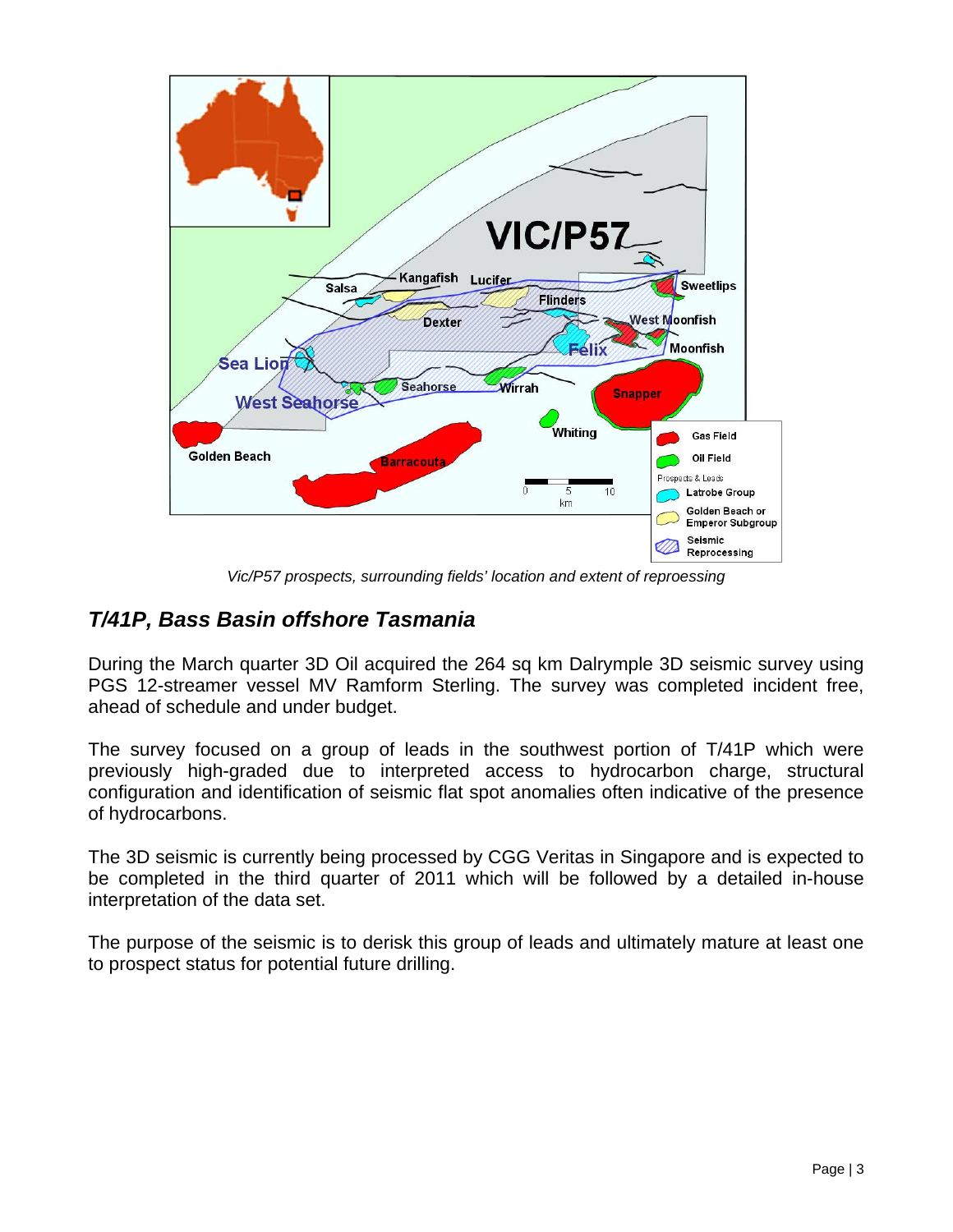

*Darymple 3D seismic survey location showing nearby gas discoveries* 



*PGS Ramform Sterling seismic vessel* 

In late March the official requirement to drill an exploration well before July 2012, as part of the scheduled Year 6 work program, was waived by the Joint Authority. It is expected this well will be incorporated into the renewed 5 year secondary term.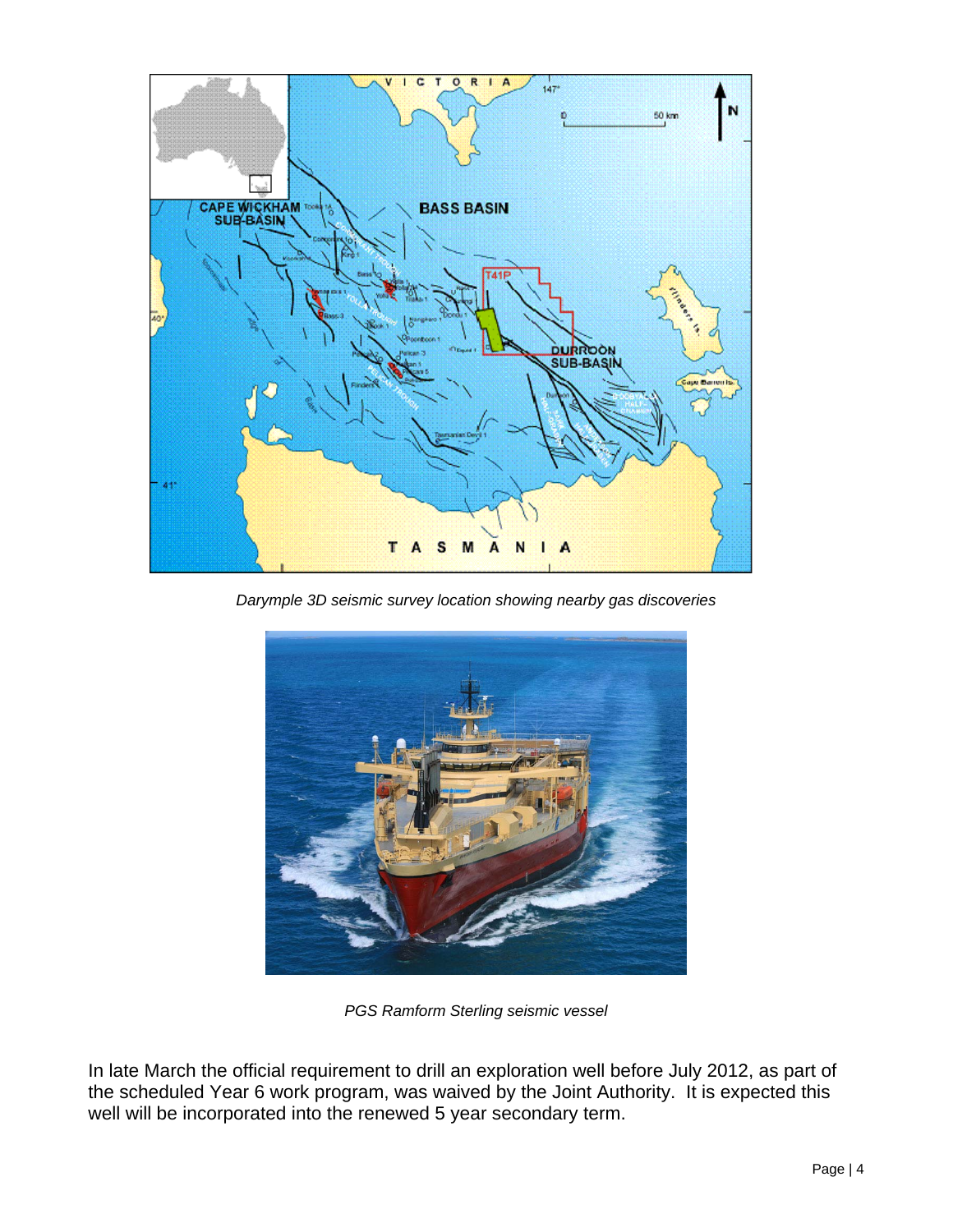# **Appendix 5B**

*Rule 5.3* 

Year to date

# **Mining exploration entity quarterly report**

Introduced 1/7/96. Origin: Appendix 8. Amended 1/7/97, 1/7/98, 30/9/2001 , 01/06/10.

#### Name of entity

3D OIL LIMITED

40 105 597 279 31 March 2011

ABN Quarter ended ("current quarter")

Current quarter

#### **Consolidated statement of cash flows**

|      | Cash flows related to operating activities                                    |             | (9 months)  |
|------|-------------------------------------------------------------------------------|-------------|-------------|
|      |                                                                               | \$A         | \$Α         |
| 1.1  | Receipts from product sales and related debtors                               | 2,768       | 8,173       |
| 1.2  | Payments for                                                                  |             |             |
|      | (a) exploration and evaluation (net of refunds)                               | (2,315,642) | (2,861,603) |
|      | (b) development                                                               |             |             |
|      | (c) production                                                                |             |             |
|      | (d) administration                                                            | (283, 245)  | (798, 248)  |
| 1.3  | Dividends received                                                            |             |             |
| 1.4  | Interest and other items of a similar nature                                  |             |             |
|      | received                                                                      | 77,232      | 367,912     |
| 1.5  | Interest and other costs of finance paid                                      |             |             |
| 1.6  | Income taxes paid                                                             |             |             |
| 1.7  | <b>GST</b> Refund                                                             |             |             |
| 1.8  | Refund of exploration deposit                                                 |             | 16,685      |
|      |                                                                               |             |             |
|      | <b>Net Operating Cash Flows</b>                                               | (2,518,887) | (3,267,081) |
|      |                                                                               |             |             |
|      |                                                                               |             |             |
|      | Cash flows related to investing activities                                    |             |             |
| 1.8  | Payment for purchases of:                                                     |             |             |
|      | (a) prospects/farmins                                                         |             |             |
|      | (b) equity investments                                                        |             |             |
|      | (c) other fixed assets                                                        | (42, 195)   | (42, 195)   |
| 1.9  | Proceeds from sale of:                                                        |             |             |
|      | (a) prospects                                                                 |             |             |
|      | (b) equity investments                                                        |             |             |
|      | (c) other fixed assets                                                        |             |             |
| 1.10 | Loans to other entities                                                       |             |             |
| 1.11 | Loans repaid by other entities                                                |             |             |
| 1.12 | Other (provide details if material)                                           |             |             |
|      |                                                                               |             |             |
| 1.13 | Net investing cash flows<br>Total operating and investing cash flows (carried |             |             |

<sup>+</sup> See chapter 19 for defined terms.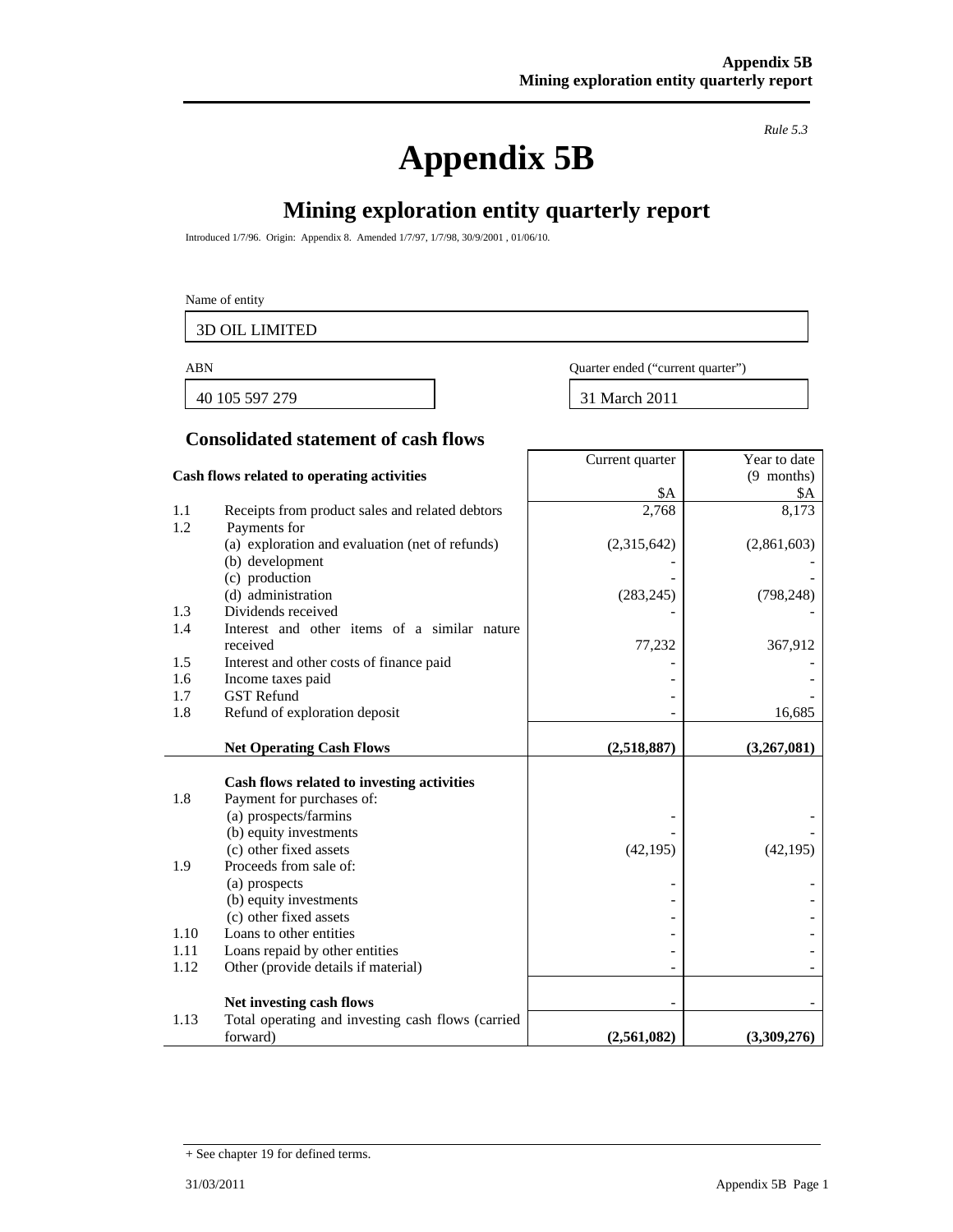| 1.13 | Total operating and investing cash flows<br>(brought forward) | (2,561,082) | (3,309,276) |
|------|---------------------------------------------------------------|-------------|-------------|
|      |                                                               |             |             |
|      | Cash flows related to financing activities                    |             |             |
| 1.14 | Proceeds from issues of shares                                | -           |             |
| 1.15 | Proceeds from sale of forfeited shares                        | -           |             |
| 1.16 | Proceeds from borrowings                                      | -           |             |
| 1.17 | Repayment of borrowings                                       | -           |             |
| 1.18 | Dividends paid                                                | -           |             |
| 1.19 | Other – Capital raising costs                                 |             |             |
|      | Net financing cash flows                                      |             |             |
|      | Net increase (decrease) in cash held                          | (2,561,082) | (3,309,276) |
| 1.20 | Cash at beginning of quarter/year to date                     | 7,606,467   | 8,378,658   |
| 1.21 | Exchange rate adjustments to item 1.20                        | 2,981       | (21,016)    |
| 1.22 | Cash at end of quarter                                        | 5,048,366   | 5,048,366   |

#### **Payments to directors of the entity and associates of the directors Payments to related entities of the entity and associates of the related entities**

|      |                                                                  | Current quarter |
|------|------------------------------------------------------------------|-----------------|
| 1.23 | Aggregate amount of payments to the parties included in item 1.2 | 67,911          |
| 1.24 | Aggregate amount of loans to the parties included in item 1.10   |                 |

#### 1.25 Explanation necessary for an understanding of the transactions

Director's fees, salaries and fees paid to related entities during the March 2011 quarter.

#### **Non-cash financing and investing activities**

2.1 Details of financing and investing transactions which have had a material effect on consolidated assets and liabilities but did not involve cash flows

Nil

2.2 Details of outlays made by other entities to establish or increase their share in projects in which the reporting entity has an interest

Nil

<sup>+</sup> See chapter 19 for defined terms.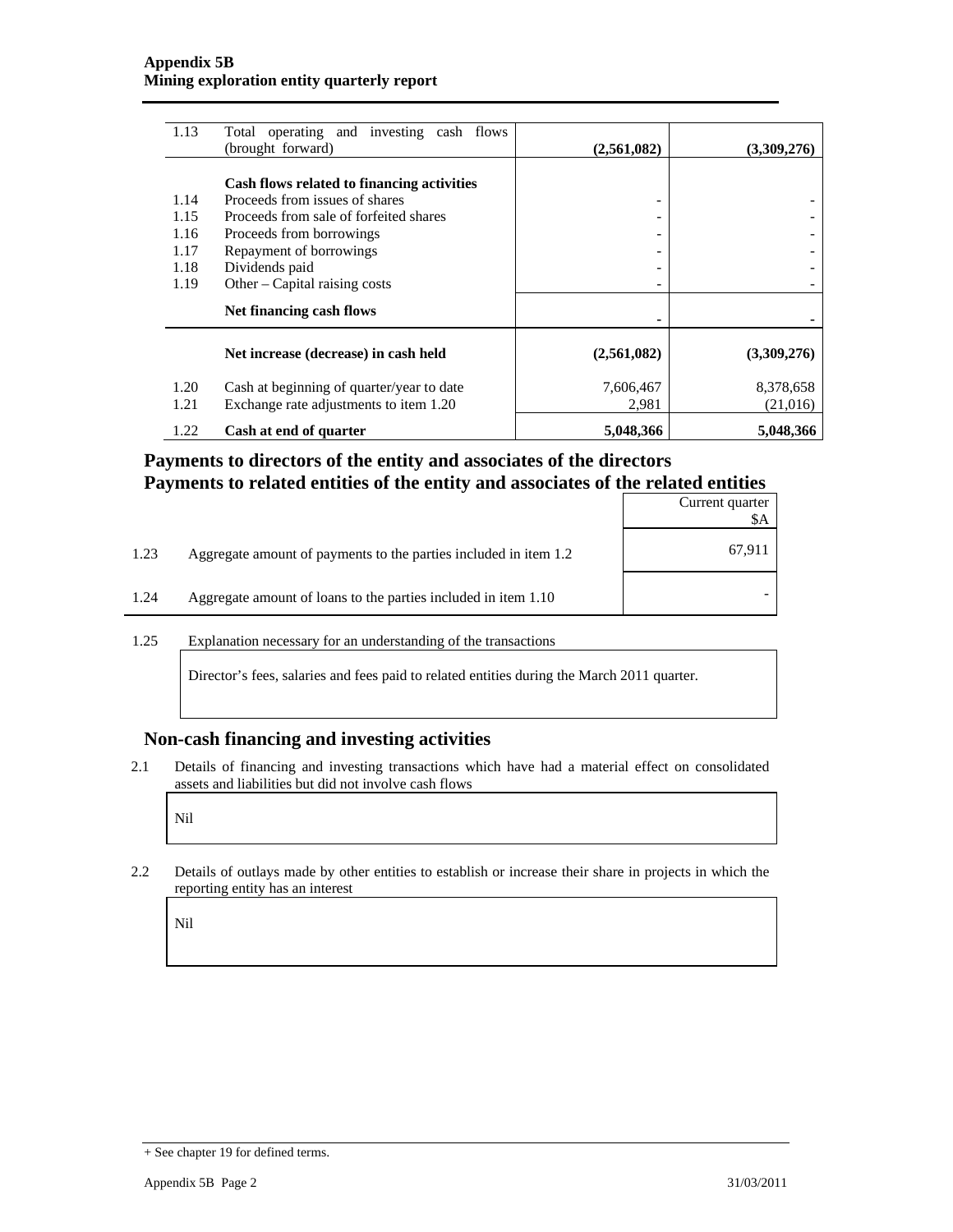#### **Financing facilities available**

*Add notes as necessary for an understanding of the position.* 

|     |                             | Amount available<br>\$A'000 | Amount used<br>\$A'000 |
|-----|-----------------------------|-----------------------------|------------------------|
| 3.1 | Loan facilities             |                             |                        |
| 3.2 | Credit standby arrangements | -                           |                        |

#### **Estimated cash outflows for next quarter**

|     |                            | \$A'000   |
|-----|----------------------------|-----------|
| 4.1 | Exploration and evaluation | 800       |
| 4.2 | Development                |           |
| 4.3 | Production                 |           |
| 4.4 | Administration             | 300       |
|     | <b>Total</b>               | 1,100,000 |

## **Reconciliation of cash**

| Reconciliation of cash at the end of the quarter (as<br>shown in the consolidated statement of cash flows) to<br>the related items in the accounts is as follows. |                                                  | Current quarter<br>A'000 | Previous quarter<br>\$A'000 |
|-------------------------------------------------------------------------------------------------------------------------------------------------------------------|--------------------------------------------------|--------------------------|-----------------------------|
| 5.1                                                                                                                                                               | Cash on hand and at bank                         | 1,211,529                | 281,071                     |
| 5.2                                                                                                                                                               | Deposits at call                                 | 3,790,009                | 7,278,569                   |
| 5.3                                                                                                                                                               | Bank overdraft                                   |                          |                             |
| 5.4                                                                                                                                                               | Other – Bank Guarantee                           | 46,827                   | 46,827                      |
|                                                                                                                                                                   | <b>Total: Cash at end of quarter</b> (item 1.22) | 5,048,365                | 7,606,467                   |

#### **Changes in interests in mining tenements**

|     |                                                                     | Tenement<br>reference | Nature of interest<br>(note (2)) | Interest at<br>beginning<br>of quarter | Interest at<br>end of<br>quarter |
|-----|---------------------------------------------------------------------|-----------------------|----------------------------------|----------------------------------------|----------------------------------|
| 6.1 | Interests in mining<br>tenements relinquished,<br>reduced or lapsed |                       |                                  |                                        |                                  |
| 6.2 | Interests in mining<br>tenements acquired or<br>increased           |                       |                                  |                                        |                                  |

<sup>+</sup> See chapter 19 for defined terms.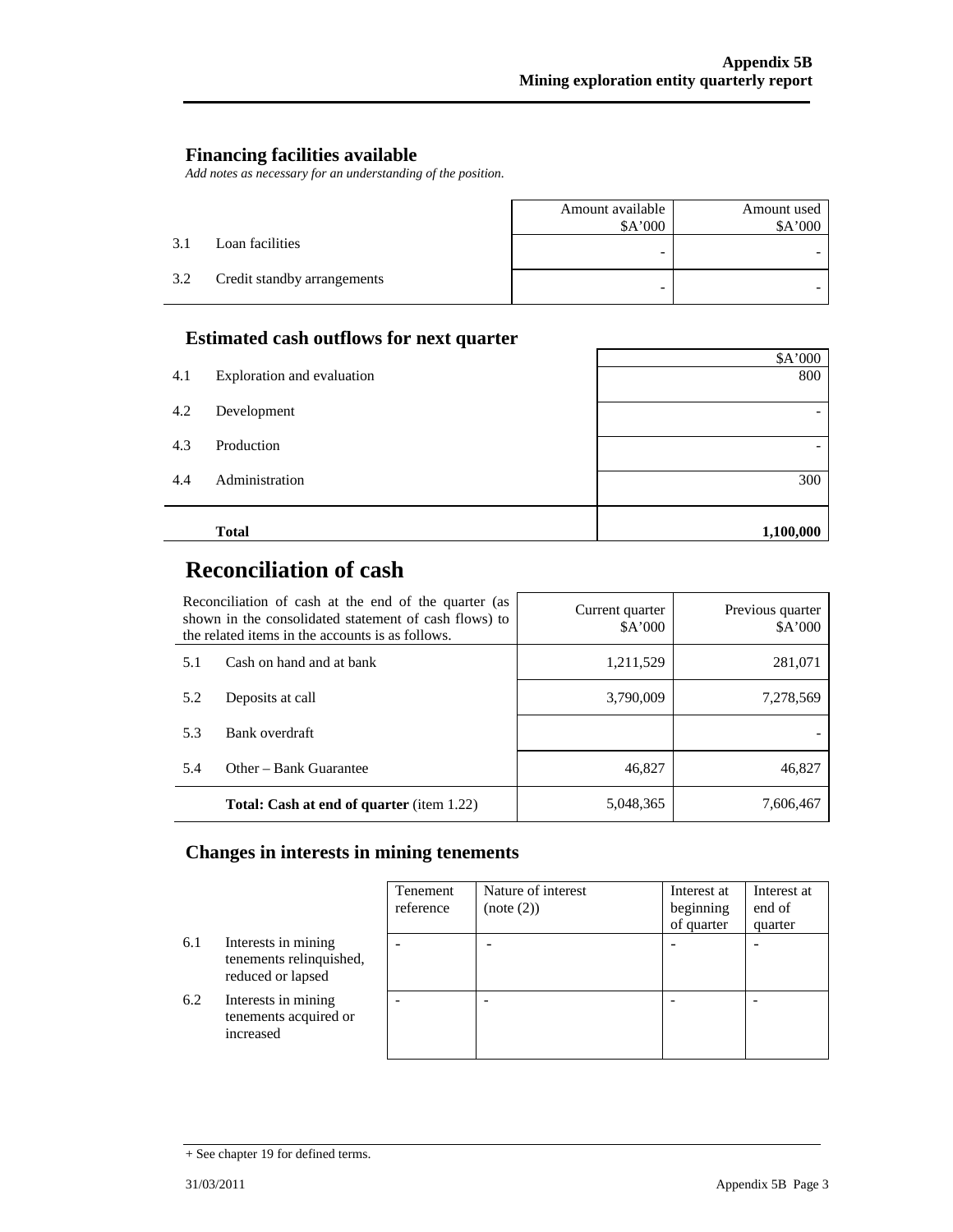#### **Issued and quoted securities at end of current quarter**

*Description includes rate of interest and any redemption or conversion rights together with prices and dates.* 

|            |                                                                                             | Total number           | Number quoted                | Issue price<br>per<br>security (see note | Amount paid up per<br>security (see note 3)       |
|------------|---------------------------------------------------------------------------------------------|------------------------|------------------------------|------------------------------------------|---------------------------------------------------|
|            |                                                                                             |                        |                              | $3)$ (cents)                             | (cents)                                           |
| 7.1        | <b>Preference</b><br>+securities<br>(description)                                           |                        | $\overline{a}$               |                                          |                                                   |
| 7.2        | Changes during<br>quarter<br>(a) Increases                                                  |                        |                              |                                          |                                                   |
|            | through issues<br>(b) Decreases<br>through returns of<br>capital, buy-backs,<br>redemptions |                        |                              |                                          |                                                   |
| 7.3        | +Ordinary<br>securities                                                                     | 206,560,000            | 206,560,000                  |                                          |                                                   |
| 7.4        | Changes during<br>quarter                                                                   |                        |                              |                                          |                                                   |
|            | (a) Increases<br>through issues                                                             |                        |                              |                                          |                                                   |
|            | (b) Decreases<br>through returns of                                                         |                        |                              |                                          |                                                   |
|            | capital, buy-backs<br>(c) Released from<br>ASX restriction                                  |                        |                              |                                          |                                                   |
| 7.5        | +Convertible debt<br>securities<br>(description)                                            |                        |                              |                                          |                                                   |
| 7.6        | Changes during<br>quarter                                                                   |                        |                              |                                          |                                                   |
|            | (a) Increases<br>through issues                                                             |                        |                              |                                          |                                                   |
|            | (b) Decreases<br>through securities<br>matured, converted                                   |                        |                              |                                          |                                                   |
| 7.7        | <b>Options</b><br>(description and                                                          | 400,000                | $\overline{\phantom{0}}$     | Exercise price<br>\$0.75                 | Expiry date<br>31 March 2013                      |
|            | conversion factor)                                                                          | 189,000<br>615,000     | $\qquad \qquad \blacksquare$ | \$0.25<br>\$0.40                         | 30 June 2014<br>30 November 2014                  |
|            |                                                                                             | 200,000                | $\qquad \qquad -$            | \$0.40                                   | 31 January 2015                                   |
| 7.8        | <b>Issued during</b><br>quarter                                                             | 200,000                | $\overline{\phantom{0}}$     | Exercise price<br>\$0.40                 | Expiry date<br>31 January 2015                    |
| 7.9        | <b>Exercised</b> during<br>quarter                                                          |                        | $\overline{a}$               |                                          |                                                   |
| 7.10       | Expired/lapsed<br>during quarter                                                            | 6,100,000<br>6,330,000 | $\qquad \qquad \blacksquare$ | Exercise price<br>\$0.50<br>\$0.60       | Expiry date<br>31 January 2011<br>31 January 2011 |
| 317.1<br>1 | <b>Debentures</b><br>(totals only)                                                          |                        | $\overline{a}$               |                                          |                                                   |
| 7.12       | <b>Unsecured notes</b><br>(totals only)                                                     |                        | $\overline{\phantom{0}}$     |                                          |                                                   |

<sup>+</sup> See chapter 19 for defined terms.